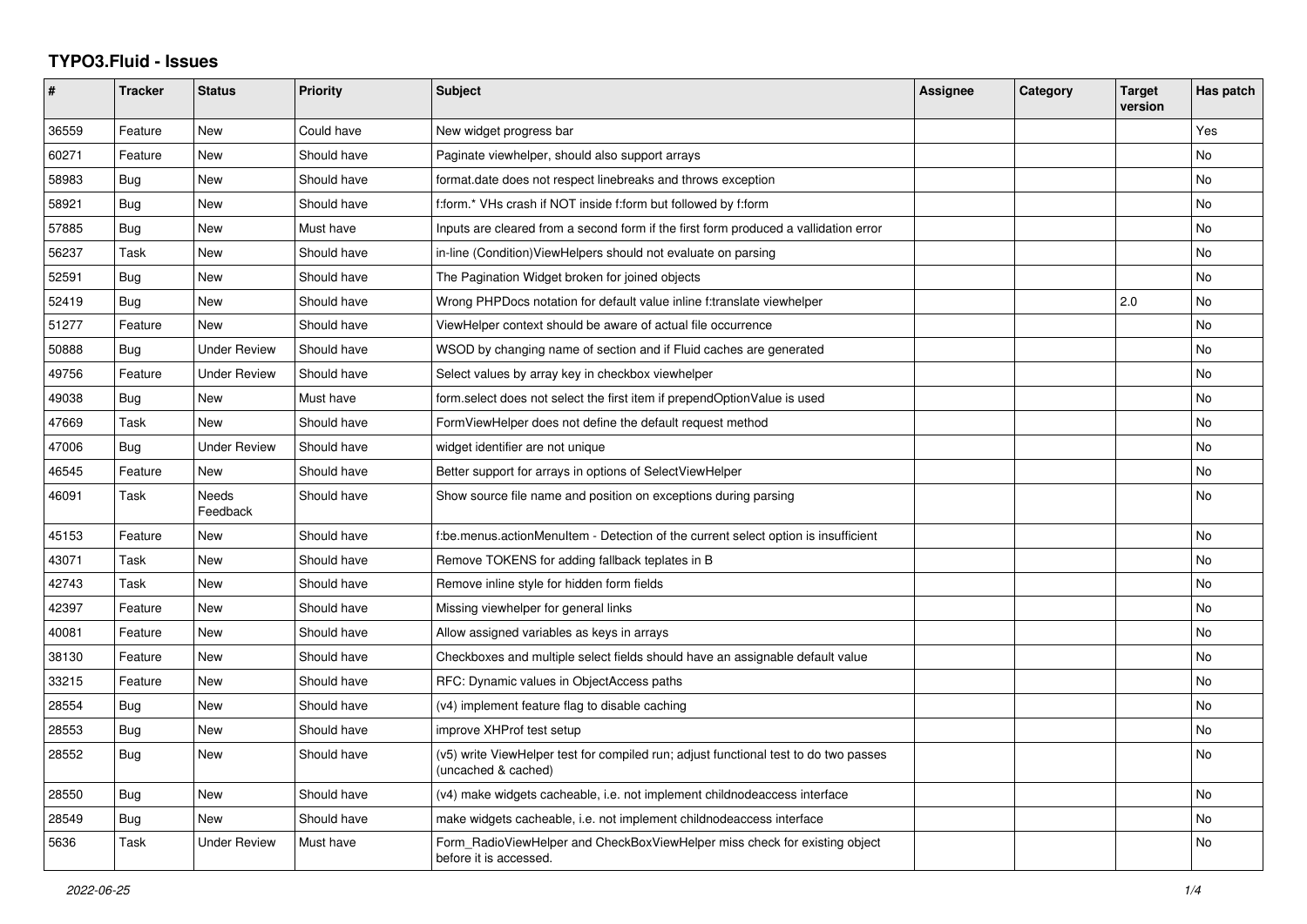| #     | <b>Tracker</b> | <b>Status</b>            | <b>Priority</b> | <b>Subject</b>                                                                                | Assignee               | Category | <b>Target</b><br>version | Has patch |
|-------|----------------|--------------------------|-----------------|-----------------------------------------------------------------------------------------------|------------------------|----------|--------------------------|-----------|
| 3291  | Feature        | Needs<br>Feedback        | Should have     | Cacheable viewhelpers                                                                         |                        |          |                          | No        |
| 55008 | Bug            | <b>Under Review</b>      | Should have     | Interceptors should be used in Partials                                                       | Christian Müller       |          |                          | No        |
| 37095 | Feature        | New                      | Should have     | It should be possible to set a different template on a Fluid TemplateView inside an<br>action | Christopher<br>Hlubek  |          |                          | No        |
| 52640 | Feature        | <b>Under Review</b>      | Should have     | Create an UnlessViewHelper as opposite to the IfViewHelper                                    | Marc Neuhaus           |          |                          | No        |
| 28551 | Bug            | Accepted                 | Should have     | (v4) backport VHTest                                                                          | Sebastian<br>Kurfuerst |          |                          | No        |
| 52536 | Bug            | <b>Under Review</b>      | Should have     | Errorclass not set if no property-attribute set                                               |                        |          |                          |           |
| 48355 | Feature        | <b>New</b>               | Could have      | Assign output of viewhelper to template variable for further processing.                      |                        |          |                          |           |
| 45345 | Feature        | <b>Needs</b><br>Feedback | Should have     | Easy to use comments for fluid that won't show in output                                      |                        |          |                          |           |
| 13045 | Bug            | New                      | Should have     | Entity decode of strings are different between if-conditions and output of variable           |                        |          |                          |           |
| 9514  | Feature        | New                      | Should have     | Support explicit Array Arguments for ViewHelpers                                              |                        |          |                          |           |
| 9005  | Feature        | Accepted                 | Could have      | Fluid Template Analyzer (FTA)                                                                 | Sebastian<br>Kurfuerst |          |                          |           |
| 32035 | Task           | <b>New</b>               | Should have     | Improve fluid error messages                                                                  |                        | Core     |                          | Yes       |
| 7608  | Feature        | <b>New</b>               | Could have      | Configurable shorthand/object accessor delimiters                                             |                        | Core     |                          | Yes       |
| 51239 | Bug            | <b>Under Review</b>      | Must have       | AbstractViewHelper use incorrect method signature for "\$this->systemLogger->log()"           | Adrian Föder           | Core     |                          | Yes       |
| 62346 | Feature        | <b>New</b>               | Could have      | f:comment should have high precende                                                           |                        | Core     | 3.x                      | No.       |
| 46257 | Feature        | <b>Under Review</b>      | Should have     | Add escape sequence support for Fluid                                                         |                        | Core     |                          | No        |
| 39990 | <b>Bug</b>     | New                      | Should have     | Same form twice in one template: hidden fields for empty values are only rendered<br>once     |                        | Core     |                          | No        |
| 30555 | Feature        | <b>New</b>               | Could have      | Make TagBuilder more extensible                                                               |                        | Core     |                          | No        |
| 27607 | Bug            | <b>New</b>               | Must have       | Make Fluid comparisons work when first element is STRING, second is NULL.                     |                        | Core     |                          | No        |
| 10472 | Feature        | <b>New</b>               | Could have      | Fluid Standalone distribution                                                                 |                        | Core     |                          | No.       |
| 3481  | Bug            | <b>New</b>               | Should have     | Use ViewHelperVariableContainer in PostParseFacet                                             |                        | Core     |                          | No.       |
| 33551 | Bug            | New                      | Must have       | View helper values break out of a partial scope                                               | Sebastian<br>Kurfuerst | Core     |                          | No        |
| 12863 | <b>Bug</b>     | New                      | Should have     | Attributes of a viewhelper can't contain a '-'                                                | Sebastian<br>Kurfuerst | Core     |                          | No        |
| 33394 | Feature        | <b>Needs</b><br>Feedback | Should have     | Logical expression parser for BooleanNode                                                     | Tobias Liebig          | Core     |                          | <b>No</b> |
| 4704  | Feature        | <b>New</b>               | Should have     | Improve parsing exception messages                                                            |                        | Core     |                          |           |
| 1907  | Feature        | New                      | Could have      | Default values for view helpers based on context                                              |                        | Core     |                          |           |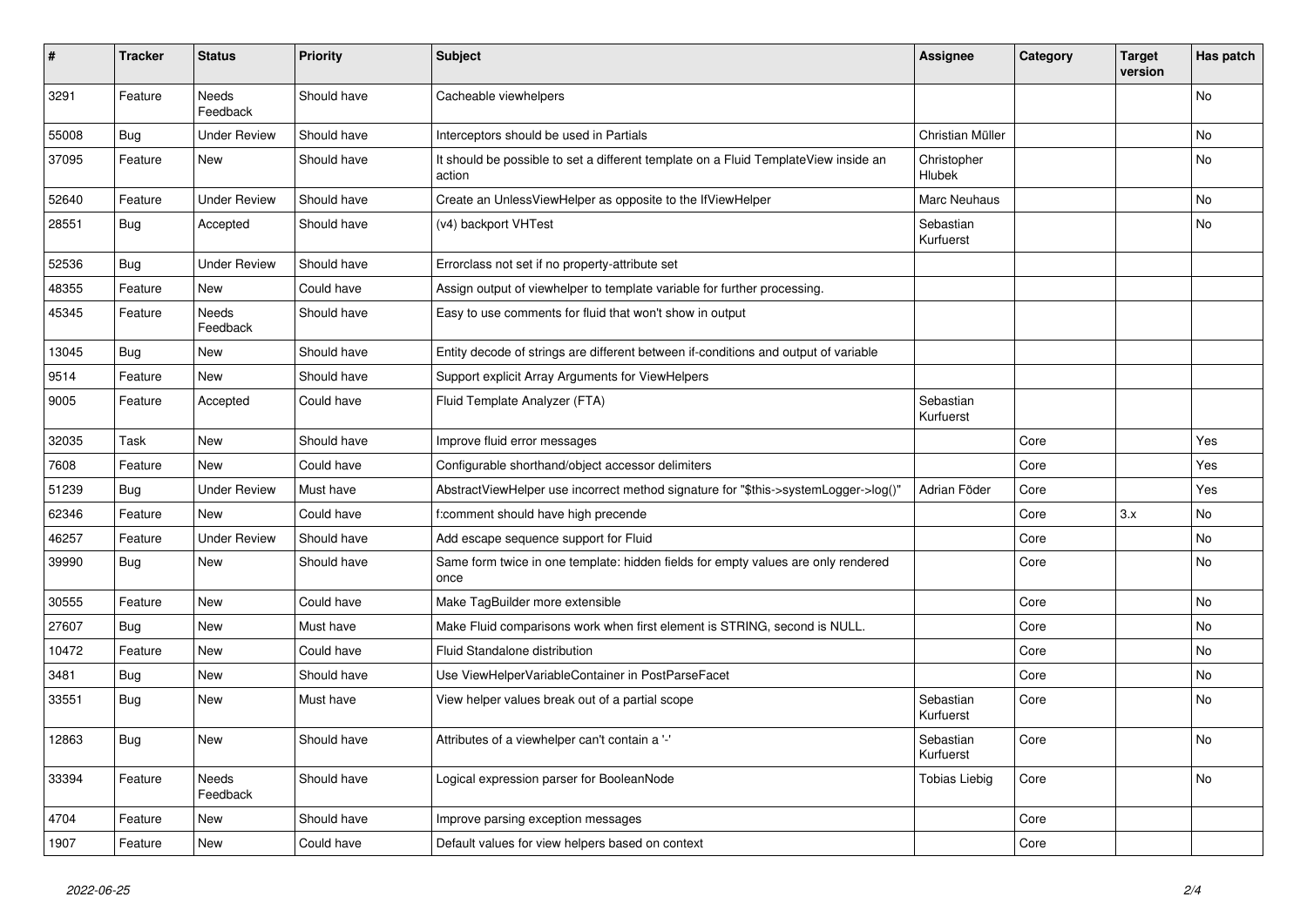| $\vert$ # | <b>Tracker</b> | <b>Status</b>       | <b>Priority</b>      | <b>Subject</b>                                                                                         | Assignee             | Category           | <b>Target</b><br>version | Has patch |
|-----------|----------------|---------------------|----------------------|--------------------------------------------------------------------------------------------------------|----------------------|--------------------|--------------------------|-----------|
| 60181     | Feature        | New                 | Could have           | Caching mechanism for Fluid Views/Templates                                                            |                      | View               |                          | <b>No</b> |
| 46289     | <b>Bug</b>     | Needs<br>Feedback   | Should have          | Enable Escaping Interceptor in XML request format                                                      |                      | View               | 2.0.1                    | <b>No</b> |
| 45394     | Task           | New                 | Should have          | Forwardport Unit test for standalone view                                                              |                      | View               |                          | No        |
| 43072     | Task           | New                 | Should have          | Remove TOKENS for adding templates fallback in Backporter                                              |                      | View               |                          | No        |
| 38369     | Bug            | New                 | Must have            | Resource ViewHelpers should not fall back to request package                                           |                      | View               |                          | No        |
| 8989      | Feature        | Needs<br>Feedback   | Could have           | Search path for fluid template files                                                                   |                      | View               |                          | No        |
| 60856     | Bug            | New                 | Must have            | Target attribute not supported by the form viewhelper                                                  |                      | ViewHelpers        |                          | Yes       |
| 30937     | Bug            | New                 | Should have          | CropViewHelper stringToTruncate can't be supplied so it can't be easily extended                       |                      | ViewHelpers        |                          | Yes       |
| 58862     | <b>Bug</b>     | Needs<br>Feedback   | Should have          | FormViewHelper doesn't accept NULL as value for \$arguments                                            | Bastian<br>Waidelich | ViewHelpers        |                          | Yes       |
| 65424     | <b>Bug</b>     | <b>Under Review</b> | Should have          | SelectViewHelper must respect option(Value Label)Field for arrays                                      |                      | ViewHelpers        |                          | No        |
| 60003     | Feature        | New                 | Should have          | Add required-Attribute to f:form.password                                                              |                      | ViewHelpers        |                          | <b>No</b> |
| 54284     | Bug            | <b>New</b>          | Should have          | Default Option for Switch/Case VH                                                                      |                      | <b>ViewHelpers</b> |                          | No        |
| 51100     | Feature        | New                 | Must have            | Links with absolute URI should have the option of URI Scheme                                           |                      | ViewHelpers        |                          | <b>No</b> |
| 49600     | Bug            | New                 | Should have          | f:form tag shown as a HTML on frontend                                                                 |                      | <b>ViewHelpers</b> |                          | No        |
| 44234     | Bug            | <b>Under Review</b> | Should have          | selectViewHelper's sorting does not respect locale collation                                           |                      | <b>ViewHelpers</b> | 2.1                      | <b>No</b> |
| 40064     | Bug            | <b>New</b>          | Must have            | Multiselect is not getting persisted                                                                   |                      | <b>ViewHelpers</b> |                          | <b>No</b> |
| 39936     | Feature        | New                 | Should have          | registerTagAttribute should handle default values                                                      |                      | <b>ViewHelpers</b> |                          | No        |
| 37619     | <b>Bug</b>     | New                 | Should have          | Fatal Error when using variable in name attribute of Section ViewHelper                                |                      | <b>ViewHelpers</b> |                          | No        |
| 36410     | Feature        | New                 | Should have          | Allow templates to send arguments back to layout                                                       |                      | ViewHelpers        |                          | No        |
| 34682     | Bug            | <b>Under Review</b> | Should have          | Radio Button missing checked on validation error                                                       |                      | ViewHelpers        |                          | No        |
| 34309     | Task           | New                 | Could have           | Unknown ViewHelpers cause exception - should be handled more graceful                                  |                      | ViewHelpers        |                          | No        |
| 26664     | Task           | New                 | Won't have this time | Clean up Form ViewHelpers                                                                              |                      | <b>ViewHelpers</b> |                          | No        |
| 26658     | Task           | New                 | Won't have this time | Make Form ViewHelpers consistent                                                                       |                      | ViewHelpers        |                          | No        |
| 10911     | Task           | New                 | Should have          | Tx_Fluid_ViewHelpers_Form_AbstractFormViewHelper->renderHiddenIdentityField<br>should be more reliable |                      | <b>ViewHelpers</b> |                          | <b>No</b> |
| 8648      | Bug            | <b>New</b>          | Should have          | format.crop ViewHelper should support all features of the crop stdWrap function                        |                      | <b>ViewHelpers</b> |                          | <b>No</b> |
| 54195     | Task           | New                 | Should have          | Rename and move FormViewHelper's errorClass value, currently 'f3-form-error'                           | Adrian Föder         | <b>ViewHelpers</b> |                          | <b>No</b> |
| 59057     | Bug            | Under Review        | Must have            | Hidden empty value fields shoud be disabled when related field is disabled                             | Bastian<br>Waidelich | <b>ViewHelpers</b> |                          | <b>No</b> |
| 33628     | Bug            | Needs<br>Feedback   | Must have            | Multicheckboxes (multiselect) for Collections don't work                                               | Christian Müller     | ViewHelpers        |                          | <b>No</b> |